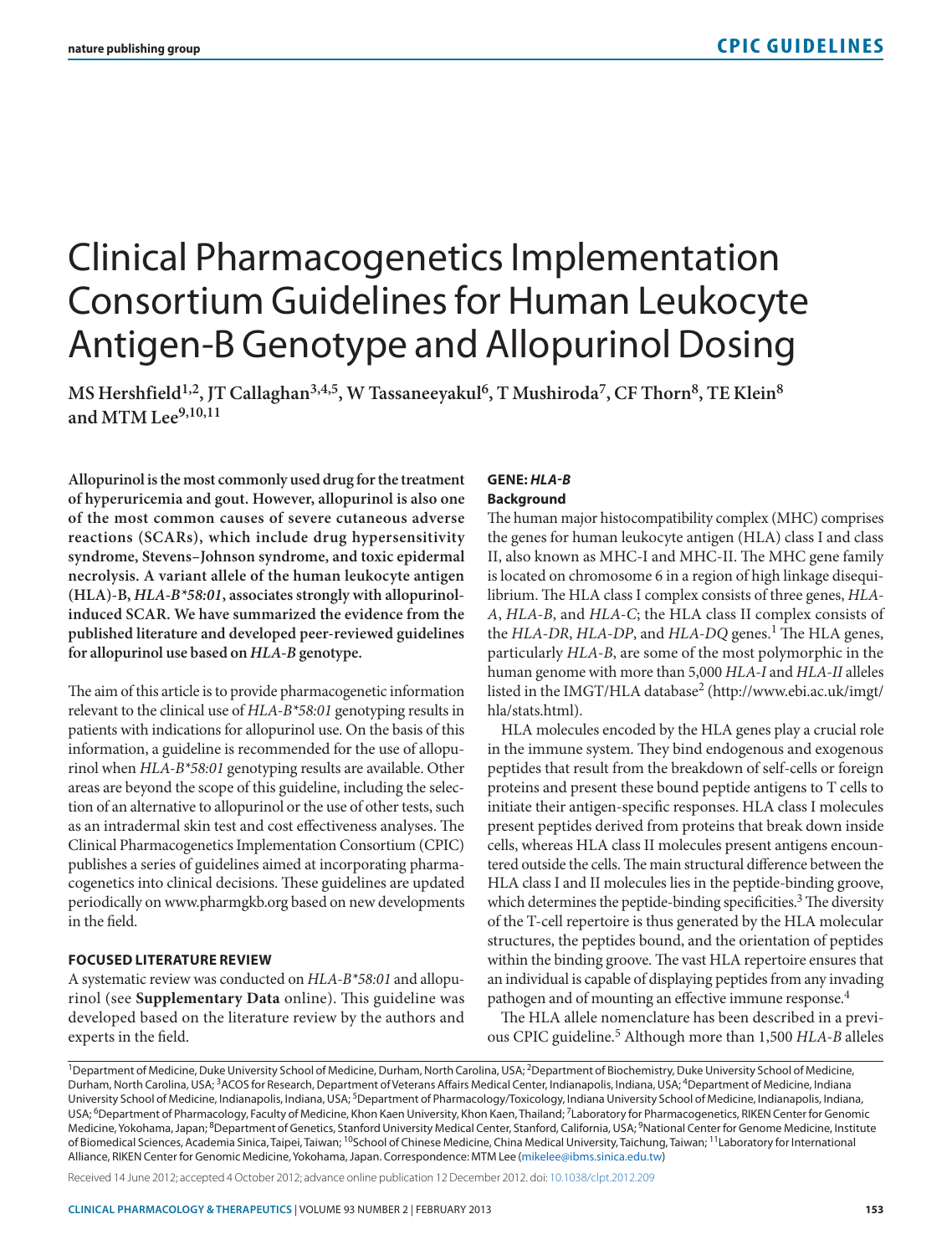have been identified, this guideline will focus only on the *HLA-B\*58:01* allele and its association with allopurinol-induced severe cutaneous adverse reaction (SCAR). This strong association suggests that the specific HLA-B molecule is not just a genetic marker, but that it also plays an important role in the pathogenesis of the adverse drug reaction. HLA-B molecules present endogenous or processed exogenous antigens to T cells, thereby eliciting an adaptive immune response. HLA restriction is required for the activation of drug-specific T cells by the culprit drug. The T-cell receptor of the effector T cell is thought to recognize the drug–peptide complex bound by the specific HLA-B molecule on the antigen-presenting cell, resulting in the release of immune mediators and leading to robust adaptive immune reactions in severe adverse drug reactions. For example, CD8+ cytotoxic T lymphocytes are the predominant cells present in the blister fluid of patients with carbamazepine-induced Stevens–Johnson syndrome (SJS)/toxic epidermal necrolysis (TEN). These T cells may induce keratinocyte death by a drugspecific, HLA class I–restricted and granulysin/perforin/granzyme–mediated pathway (**Figure 1**).6

Currently, there are three hypotheses to explain how T-cell receptors and HLA interact with drugs and peptides, leading to an immune response. The hapten hypothesis is based on the ability of a drug/metabolite to act as a hapten and thereby covalently bind to proteins or MHC-bound peptides, which are then recognized by T lymphocytes, leading to HLA-restricted T-cell activation. The "p-i concept" (direct pharmacological interaction of drugs with immune receptors) suggests that drugs can bind directly and noncovalently to a matching T-cell receptor, together with MHC molecules.7,8 The latest hypothesis proposes that a drug can interact with a specific HLA allele, for example, abacavir with *HLA-B\*57:01*, which alters the specificity of the HLA allele and thus its peptidebinding repertoire, resulting in T-cell activation.<sup>9</sup> The mechanism by which allopurinol interacts with *HLA-B\*58:01* is unclear.

## **Genetic test interpretation**

Clinical genotyping tests are available for the interrogation of HLA-B alleles. However, only tests specific for the detection of *HLA-B\*58:01* are relevant to the risk of developing



**Figure 1** Working model for specific human leukocyte antigen (HLA)-B molecule interacting with a drug compound. HLA-B molecules present endogenous or processed exogenous antigens to T cells, thereby eliciting an adaptive immune response. The T-cell receptor of the effector T cell recognizes the drug–peptide complex bound by the specific HLA-B molecule on the antigen-presenting cell, resulting in the release of immune mediators.

allopurinol-induced SCAR. The *HLA-B* alleles do not affect the pharmacokinetics or pharmacodynamics of allopurinol; therefore, further defining the exact *HLA-B* allele a patient carries is not necessary as it does not provide additional useful clinical information applicable to allopurinol use. The genotyping results will be presented as *HLA-B\*58:01*-positive (at least one copy of *HLA-B\*58:01* is present) or *HLA-B\*58:01*-negative (no copies of *HLA-B\*58:01* are detected) with no intermediate genotype. The assignment of the likely phenotype, based on *HLA-B\*58:01* genotype, is summarized in **[Table 2](#page-3-0)**. The frequencies of *HLA-B\*58:01* for major racial/ethnic groups are summarized in **Supplementary Tables S1 and S2** online.

#### **Available genetic test options**

Testing for *HLA-B\*58:01* is available from several academic and commercial labs. A diagnostic kit is also available commercially. Refer to the **Supplementary Table S3** online and the Pharmacogenetic test section of PharmGKB (http://pharmgkb. org/drug/PA448320#tabview=tab0&subtab=34) for more information on available clinical testing options.

#### **Incidental findings**

No other diseases or conditions have been reported to be associated with *HLA-B\*58:01*. However, several other HLA alleles have been associated with other adverse drug reactions. Patients with the *HLA-B\*15:02* allele are at risk for developing SJS and TEN from carbamazepine in Southeast Asian populations, <sup>10</sup> whereas *HLA-A\*31:01* is associated with carbamazepineinduced hypersensitivity reactions in the Japanese and European populations.11,12 In addition, *HLA-B\*57:01* is associated with abacavir-induced hypersensitivity reaction.<sup>13</sup>

#### **Other considerations**

A genome-wide association study conducted in the Japanese population identified 21 genetic variants on chromosome 6 that were significantly associated with allopurinol-induced SJS and TEN. Single-nucleotide polymorphisms with the strongest associations were rs2734583, rs3094011, and GA005234.14 In addition, the same study found that rs9263726 was in absolute linkage disequilibrium with *HLA-B\*58:01* and suggested that this single-nucleotide polymorphism could be used instead of *HLA-B\*58:01*. Six single-nucleotide polymorphisms (rs2844665, rs3815087, rs3130931, rs3130501, rs3094188, and rs9469003) associated with allopurinol-induced SJS/TEN were also identified by a genome-wide association study conducted in the European population.<sup>15</sup> Findings of this study have not been replicated in other populations.

## **DRUG: ALLOPURINOL Background**

Allopurinol, an analog of the purine-based hypoxanthine, inhibits the conversion of hypoxanthine and xanthine to uric acid by xanthine oxidase (xanthine oxido-reductase). In 1966, the US Food and Drug Administration approved allopurinol for treating gout, an inflammatory arthritis caused by intra-articular monosodium urate crystals that form in the setting of chronic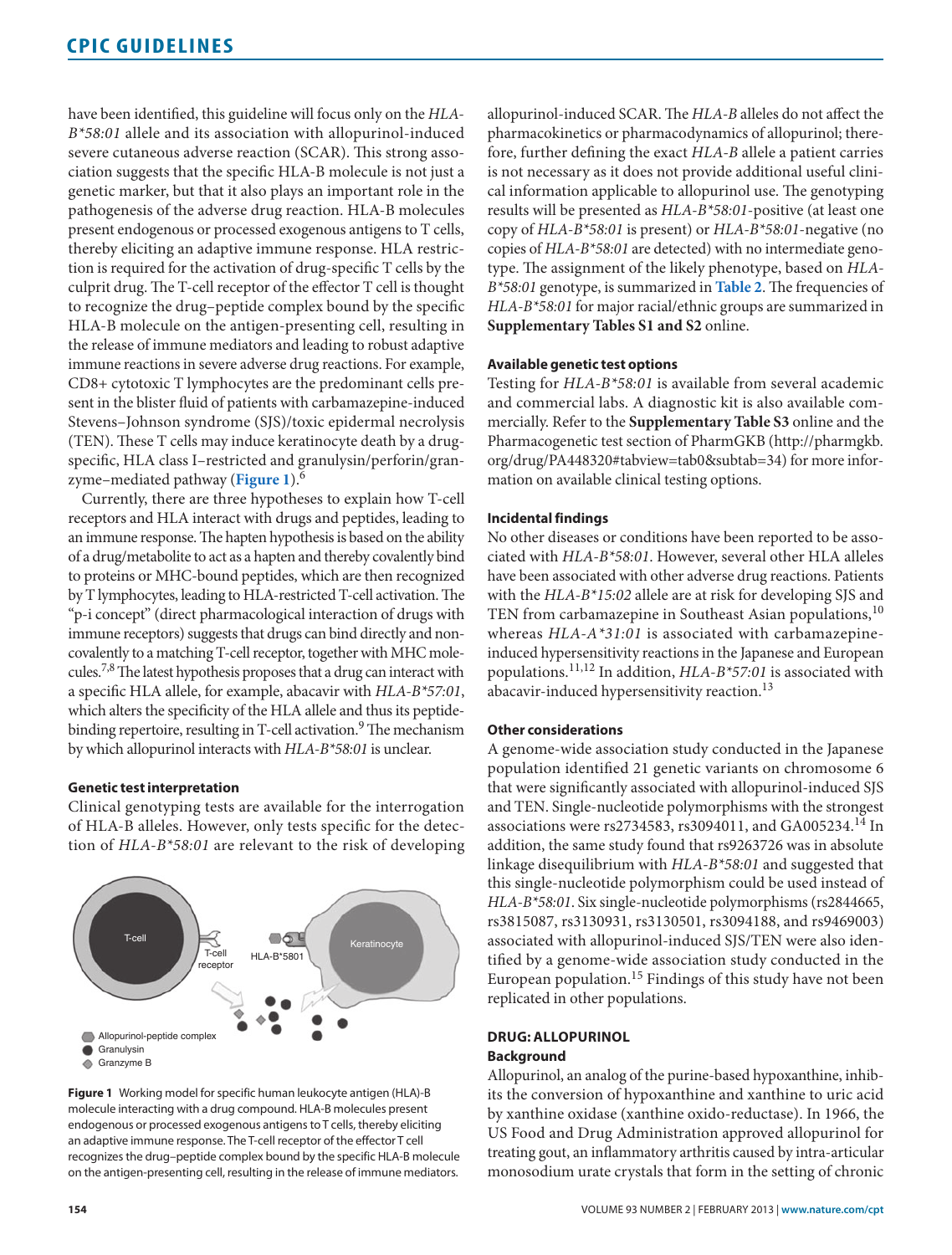<span id="page-2-0"></span>hyperuricemia, i.e., serum/plasma urate concentration ≥7mg/ dl  $(0.42 \text{ mmol/l})$ .<sup>16</sup> The goal of therapy is to maintain serum/ plasma urate concentration below 6 mg/dl (0.36 mmol/l) to prevent monosodium urate from crystallizing and to permit the dissolution of tissue monosodium urate deposits (tophi). Allopurinol is also used to treat or prevent uric acid kidney stones and acute uric acid nephropathy during chemotherapy for malignancies (tumor lysis syndrome). However, gout is the main indication, and a significant fraction of affected patients are exposed to allopurinol during the course of their disease.

An increasing worldwide prevalence and incidence of gout has been attributed to epidemic obesity and age-associated comorbidities, such as renal insufficiency and hypertension, which is often treated with diuretics that interfere with renal uric acid excretion.17 Genetic variants of transporters that affect uric acid excretion have been linked to hyperuricemia and gout, but their contribution to the overall burden of disease remains to be established.18 Based on analysis of the 2007–2008 National Health and Nutrition Examination Survey, gout is estimated to affect 8.3 million patients in the United States (6.1 million men and 2.2 million women) or 3.9% of adults.17 Similar or somewhat greater prevalence has been observed in some ethnic groups and other geographic regions.<sup>18-20</sup> Treatment practices vary worldwide, but an estimated 25–30% of patients with gout in the United States and UK are prescribed allopurinol therapy.<sup>21,22</sup> Hyperuricemia, the main risk factor for developing gout, is estimated to occur in about 21% of US adults.<sup>17</sup> Not all patients with hyperuricemia develop gout, and allopurinol therapy for "asymptomatic hyperuricemia" is strongly discouraged.<sup>23,24</sup>

Guidelines for treating gout with allopurinol suggest a starting daily dose of 100mg, with escalation up to 800mg as necessary to control hyperuricemia; up to 900 mg is allowed in the UK.<sup>24</sup> The most commonly prescribed dose of allopurinol is 300mg/ day, which is often inadequate.<sup>23</sup> Moreover, although effective control of gout generally requires indefinite urate-lowering therapy, adherence to allopurinol frequently declines over time.<sup>23,25</sup> Patients with renal insufficiency commonly receive doses of 100–200mg daily, partly because exposure to oxypurinol, the long-circulating active metabolite of allopurinol, increases as renal function declines, and partly because of a concern, not universally shared, that renal insufficiency confers an increased risk of serious adverse reactions to allopurinol.23,26–28

The greatest safety concern with allopurinol is an estimated 0.1–0.4% risk of SCAR, also known as allopurinol hypersensitivity syndrome. SCAR is manifested by SJS, TEN, or drug reaction with eosinophilia and systemic symptoms,<sup>29,30</sup> and is associated with systemic signs that may include fever, leukocytosis, eosinophilia, hepatitis, and acute renal failure. Allopurinol is a major cause of SCAR, and one of the most serious, with up to 25% mortality. Typically, SCAR develops within weeks or a few months of initiating treatment, but longer delays may occur. Before recent evidence strongly implicated *HLA-B\*58:01* status (reviewed below), renal insufficiency, diuretic use, concomitant antibiotic treatment, and higher doses of allopurinol were cited as risk factors for SCAR. Because the incidence of SCAR is low, quantifying the magnitude of risk conferred by these factors is difficult. As noted, low (often inadequate) doses of allopurinol are commonly used to treat patients with gout and renal insufficiency to avoid allopurinol hypersensitivity. A recent study showed that starting allopurinol at a lower dose may reduce the risk of allopurinol-induced hypersensitivity syndrome.<sup>31</sup>

# **Linking genetic variability to variability in drug-related phenotypes**

There is substantial evidence linking *HLA-B\*58:01* genotype with phenotypic variability. Application of a grading system indicates a high quality of evidence in the majority of cases (**Supplementary Table S4** online). The evidence that provides the basis for most of the guideline dosing recommendations is summarized in **Table 1**.

The association of *HLA-B\*58:01* with allopurinol-induced SCAR was first identified in the Taiwan Han-Chinese population.32 *HLA-B\*58:01* was present in 100% (51/51) of the patients with allopurinol-induced SCAR, as compared with 15% (20/135) of allopurinol-tolerant controls and 20% (19/93) of the population controls. This strong association was replicated in a Thai population, in which all the patients with allopurinol-induced SCAR (*N* = 27) carried the allele and only 13% (7/54) of the

| Country (reference)    | <b>Major population</b> | Prevalence                          | <b>P</b> value        | Odds ratio (95% CI) |
|------------------------|-------------------------|-------------------------------------|-----------------------|---------------------|
| Taiwan <sup>32</sup>   | Han-Chinese             | Case: 51/51 (100%)                  |                       |                     |
|                        |                         | Tolerant control: 20/135 (15%)      | $4.7 \times 10^{-24}$ | 580 (34-9,781)      |
|                        |                         | Population control: 19/93 (20%)     | $8.1 \times 10^{-18}$ | 393 (23 - 6, 625)   |
| Japan <sup>13,35</sup> | Japanese                | Case: 10/18 (56%)                   |                       |                     |
|                        |                         | Population control: 6/493 (0.1%)    | $5.4 \times 10^{-12}$ | $62.8(21-186)$      |
| Korea <sup>34</sup>    | Korean                  | Case: 4/5 (80%)                     |                       |                     |
|                        |                         | Tolerant control: 6/57 (11%)        | $1.6 \times 10^{-2}$  | $34(3 - 947)$       |
|                        |                         | Population control: 59/485 (12%)    | $1.0 \times 10^{-2}$  | $29(3 - 703)$       |
| Thailand <sup>33</sup> | Thai                    | Case: 27/27 (100%)                  |                       |                     |
|                        |                         | Population control: 7/54 (13%)      | $1.6 \times 10^{-13}$ | 348 (19-6,337)      |
| France <sup>36</sup>   | European                | Case: 15/27 (55%)                   |                       |                     |
|                        |                         | Population control: 28/1,822 (1.5%) | $< 10^{-6}$           | $80(34 - 87)$       |

**Table 1 Association of** *HLA-B\*5801* **with allopurinol-induced SCAR in different populations**

CI, confidence interval; SCAR, severe cutaneous adverse reaction.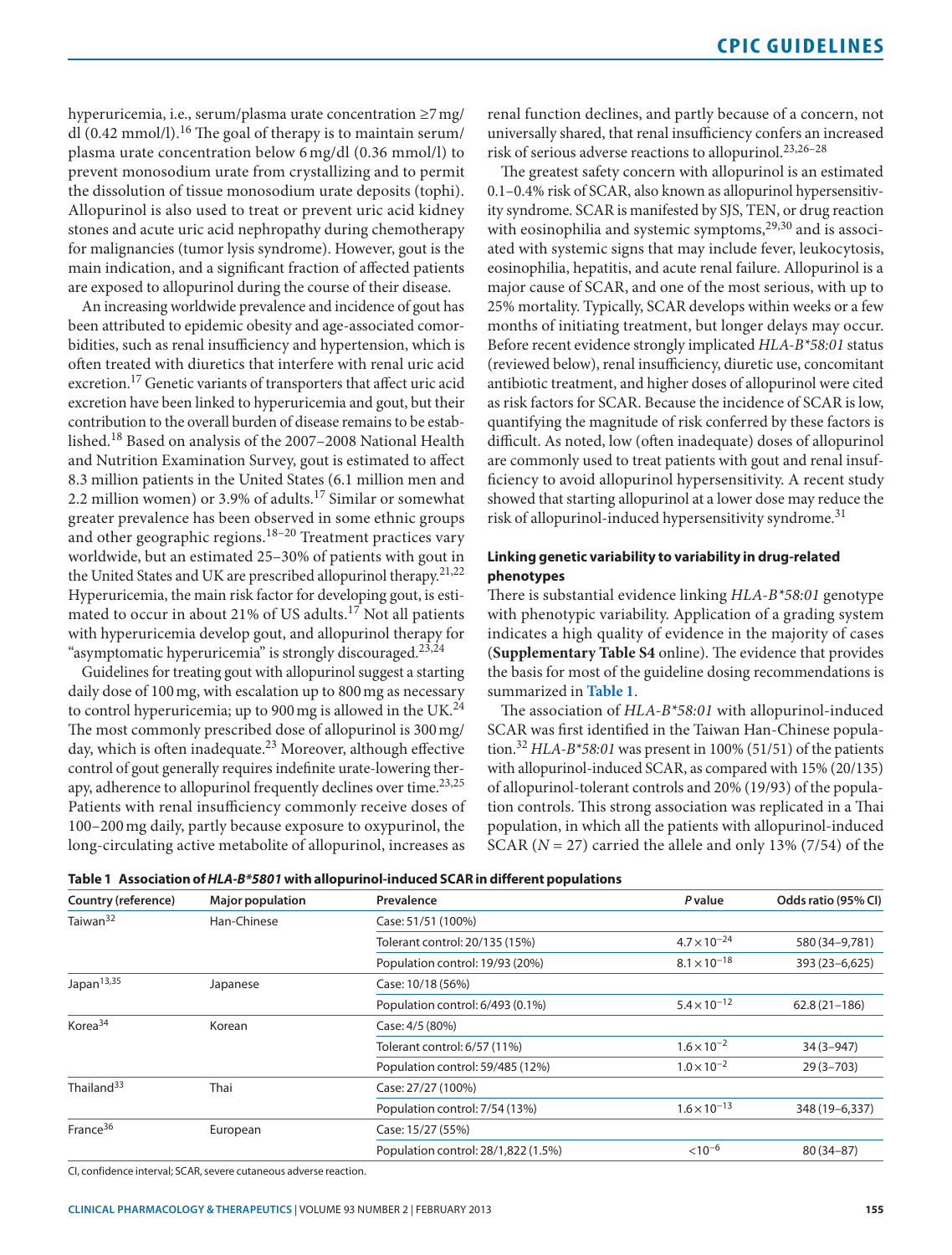<span id="page-3-0"></span>allopurinol-tolerant controls tested positive for *HLA-B\*58:01.*<sup>33</sup> A similar but more modest association was observed in three other populations: 80% (4/5) of Korean cases with SCAR carried the allele vs. 12% (59/485) of healthy Korean controls;<sup>34</sup> in a Japanese population, 56% (10/18) of the cases with allopurinolinduced SCAR had *HLA-B\*58:01* as against 0.61% (6/493) of healthy controls;14,35 a European study identified *HLA-B\*58:01* in 55% (15/27) of patients with allopurinol-induced SCAR, whereas only 1.5% (18/1,822) of the controls tested positive for the allele (**[Table 1](#page-2-0)**).36 One recent meta-analysis that consolidated all the published studies gave the odds ratios for allopurinolinduced SCAR in *HLA-B\*58:01* carriers as 73 and 165 for studies using healthy controls and allopurinol-tolerant controls, respectively.37

Clinical trials testing whether genotyping for the presence of *HLA-B\*58:01* can reduce the number of allopurinol-induced SCAR cases have not been published; however, one such study is under way in Taiwan. It is a nonrandomized trial design using historical data as control due to ethical considerations. Genotyping of *HLA-B\*58:01* is performed on patients with indications for allopurinol use. If the participants test positive for *HLA-B\*58:01*, drugs other than allopurinol are used.

## **Therapeutic recommendations**

The Taiwan Department of Health has updated the labeling for allopurinol to include information on *HLA-B\*58:01* (http://www.doh.gov.tw/EN2006/Newsroom/Press\_list. aspx?year=2009&doc\_no=72847). The updated label describes the strong association between *HLA-B\*58:01* and allopurinolinduced SJS/TEN in the Han-Chinese population and recommends testing for the allele before the use of allopurinol. The updated label does not recommend such testing for patients who have had no adverse events after prolonged use of allopurinol. At the time of writing this article, the US Food and Drug Administration had not updated the labeling for allopurinol. However, given the high specificity for allopurinol-induced SCAR, allopurinol should not be prescribed to patients who have tested positive for *HLA-B\*58:01*. Alternative medication should be considered for these patients to avoid the risk of developing SCAR. For patients who have tested negative, allopurinol may be prescribed as usual (**Table 2**). However, testing negative for *HLA-B\*58:01* does not totally eliminate the possibility of developing SCAR, especially in the European population.

Several clinical factors have been reported to be associated with an increased risk for allopurinol hypersensitivity. Renal dysfunction is the most significant nongenetic factor, and patients with renal insufficiency were four times more likely to develop adverse events than those with normal renal function.32 The risk of allopurinol-induced hypersensitivity is also reported to increase with the concomitant use of ampicillin or amoxicillin.

In addition to SCAR, allopurinol therapy is also associated with a 2–3% incidence of less severe rashes unassociated with systemic symptoms or organ damage. Food and Drug Administration guidelines recommend discontinuing allopurinol if a rash develops. Until recently, only uricosuric drugs such as probenecid and benzbromarone were available for the patients who need to discontinue allopurinol due to skin rash. However, probenecid is often less effective than allopurinol, particularly in patients with renal insufficiency, and benzbromarone is not an approved drug in many countries. This has prompted attempts to induce tolerance to allopurinol by rechallenge with gradual escalation of low doses as tolerated. This unreliable approach has not been widely accepted, and its use may decline because alternative urate-lowering therapies are now available. Febuxostat, which received Food and Drug Administration approval in 2009, is available in 19 countries. It is a nonpurine xanthine oxidase inhibitor that is primarily metabolized in the liver to inactive glucuronide and excreted into the urine and bile. Therefore, mild to moderate renal impairment might have little impact on the pharmacokinetics of febuxostat. It was reported to be tolerated in 12 of 13 patients with a history of severe allopurinol hypersensitivity.<sup>38</sup> In 2010, the Food and Drug Administration approved pegloticase, a PEGylated urate oxidase, as an orphan drug for treating patients with refractory chronic gout who had an inadequate response to, or were intolerant of, other urate-lowering drugs.39 Newer urate-lowering drugs are in clinical trials.

#### **Recommendations for incidental findings**

Not applicable.

### **Other considerations**

Not applicable.

#### **Potential benefits and risks for the patient**

Results from the Taiwan *HLA-B\*58:01* clinical study are not yet available. At the time of writing this article, more than 1,600 patients had been recruited, but the incidence of allopurinolinduced SCAR had not been reported.<sup>40</sup> Given the high negative predictive value of the allele, especially in patients of Asian descent (>99%), *HLA-B\*58:01* testing could significantly reduce the incidence and risk for allopurinol-associated SCAR. As with

#### **Table 2 Recommended therapeutic use of allopurinol by** *HLA-B* **genotype**

| Genotype                                                           | Implications for phenotypic measures                        | Recommendations for allopurinol                   | <b>Classification of</b><br>recommendations <sup>a</sup> |
|--------------------------------------------------------------------|-------------------------------------------------------------|---------------------------------------------------|----------------------------------------------------------|
| Noncarrier of HLA-B*5801 (* $X$ /* $X$ ) <sup>b</sup>              | Low or reduced risk of allopurinol-induced<br><b>SCAR</b>   | Use allopurinol per standard dosing<br>quidelines | Strong                                                   |
| Carrier of HLA-B*5801 (HLA-B*5801/*X, b)<br>HLA-B*5801/HLA-B*5801) | Significantly increased risk of<br>allopurinol-induced SCAR | Allopurinol is contraindicated                    | Strong                                                   |

HLA-B, human leukocyte antigen-B; SCAR, severe cutaneous adverse reaction.

aRating scheme described in **Supplementary Table S4** online. b*HLA-B* genotype other than *HLA-B\*5801* is indicated by \*X.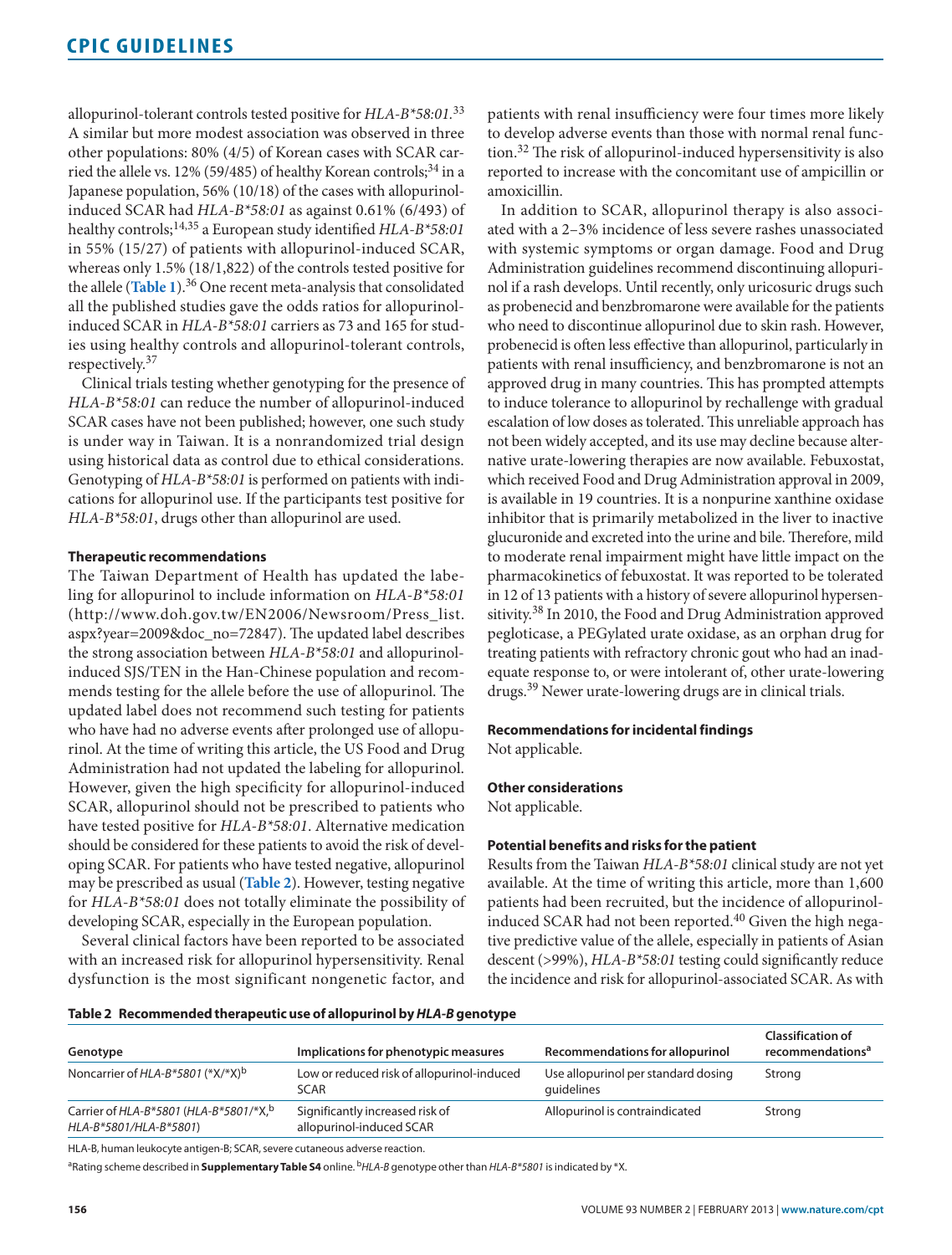any laboratory test, one potential risk could come from genotyping error. A false-negative genotyping result could lead to allopurinol-induced adverse events. Genotypes are lifelong characteristics; such errors could have a broader health implication if other associations with *HLA-B\*58:01* are identified in the future.

# **Caveats: appropriate use and/or potential misuse of genetic tests**

The positive predictive value for *HLA-B\*58:01* is ~1.5% and the negative predictive value is 100% (based on the data from the Han-Chinese and Thai populations).<sup>33</sup> Therefore, a significant number of patients carrying the allele will not develop SCAR when they receive allopurinol treatment. New genetic factors may be identified in the future to differentiate the *HLA-B\*58:01* carriers who are or are not likely to develop SCAR. The most severe SCAR (toxic epidermal necrolysis) carries a 30% mortality rate. However, further study is warranted on the development of SCAR in European populations.

*HLA-B\*58:01* predicts only allopurinol-induced SCAR, not other adverse events (such as mild skin rash) that a patient might experience during allopurinol treatment. The marker also does not predict the efficacy of treatment with allopurinol. Regardless of the genotyping results, physicians should monitor patients closely.

## **Disclaimer**

CPIC guidelines reflect expert consensus based on clinical evidence and peer-reviewed literature available at the time they are written and are intended only to assist clinicians in decision making, in addition to identifying questions for further research. New evidence may have emerged since a guideline was submitted for publication. Guidelines are limited in scope and are not applicable to interventions or diseases not specifically identified. Guidelines do not account for all individual variation among patients and cannot be considered inclusive of all proper methods of care or exclusive of other treatments. It remains the responsibility of the health-care provider to determine the best course of treatment for the patient. Adherence to any guideline is voluntary, with the ultimate determination regarding its application to be solely made by the clinician and the patient. CPIC assumes no responsibility for any injury to persons or damage to property related to any use of CPIC's guidelines, or for any errors or omissions.

**SUPPLEMENTARY MATERIAL** is linked to the online version of the paper at http://www.nature.com/cpt

#### **ACKNOWLEDGMENTS**

Helpful comments were kindly provided by Nicola Dalbeth, Lisa K. Stamp, and Naoyuki Kamatani. We would also like to acknowledge the critical input of members of the Clinical Pharmacogenetics Implementation Consortium of the Pharmacogenomics Research Network, funded by the National Institutes of Health (NIH). This work was funded by NIH grant GM61374.

#### **CONFLICT OF INTEREST**

M.S.H. is a co-inventor of pegloticase (Krystexxa) and is a consultant to, and receives royalties from, Savient Pharmaceuticals. M.T.M.L. is a paid consultant of YongLin Healthcare Foundation. The other authors declared no conflict of interest.

© 2013 American Society for Clinical Pharmacology and Therapeutics

- 1. Horton, R. *et al.* Gene map of the extended human MHC. *Nat. Rev. Genet.* **5**, 889–899 (2004).
- 2. Robinson, J. *et al.* The IMGT/HLA database. *Nucleic Acids Res.* **37**, D1013–D1017  $(2009)$
- 3. Hülsmeyer, M. *et al.* Dual, HLA-B27 subtype-dependent conformation of a selfpeptide. *J. Exp. Med.* **199**, 271–281 (2004).
- 4. Parham, P. & Ohta, T. Population biology of antigen presentation by MHC class I molecules. *Science* **272**, 67–74 (1996).
- 5. Martin, M.A., Klein, T.E., Dong, B.J., Pirmohamed, M., Haas, D.W. & Kroetz, D.L. Clinical pharmacogenetics implementation consortium guidelines for HLA-B genotype and abacavir dosing. *Clin. Pharmacol. Ther.* **91**, 734–738 (2012).
- 6. Chung, W.H., Hung, S.I. & Chen, Y.T. Human leukocyte antigens and drug hypersensitivity. *Curr. Opin. Allergy Clin. Immunol.* **7**, 317–323 (2007).
- 7. Pichler, W.J. *et al.* Pharmacological interaction of drugs with immune receptors: the p-i concept. *Allergol. Int.* **55**, 17–25 (2006).
- 8. Wei, C.Y., Chung, W.H., Huang, H.W., Chen, Y.T. & Hung, S.I. Direct interaction between HLA-B and carbamazepine activates T cells in patients with Stevens-Johnson syndrome. *J. Allergy Clin. Immunol.* **129**, 1562–9.e5 (2012).
- 9. Illing, P.T. *et al.* Immune self-reactivity triggered by drug-modified HLApeptide repertoire. *Nature* **486**, 554–558 (2012).
- 10. Chung, W.H. *et al.* Medical genetics: a marker for Stevens-Johnson syndrome. *Nature* **428**, 486 (2004).
- 11. Ozeki, T. *et al.* Genome-wide association study identifies HLA-A\*3101 allele as a genetic risk factor for carbamazepine-induced cutaneous adverse drug reactions in Japanese population. *Hum. Mol. Genet.* **20**, 1034–1041 (2011).
- 12. McCormack, M. *et al.* HLA-A\*3101 and carbamazepine-induced hypersensitivity reactions in Europeans. *N. Engl. J. Med.* **364**, 1134–1143 (2011).
- 13. Mallal, S. *et al.* Association between presence of HLA-B\*5701, HLA-DR7, and HLA-DQ3 and hypersensitivity to HIV-1 reverse-transcriptase inhibitor abacavir. *Lancet* **359**, 727–732 (2002).
- 14. Tohkin, M. *et al.* A whole-genome association study of major determinants for allopurinol-related Stevens-Johnson syndrome and toxic epidermal necrolysis in Japanese patients. *Pharmacogenomics J.* (2011); e-pub ahead of print 13 September 2011, doi:10.1038/tpj.2011.41.
- 15. Génin, E. *et al.* Genome-wide association study of Stevens-Johnson Syndrome and toxic epidermal necrolysis in Europe. *Orphanet J. Rare Dis.* **6**, 52 (2011).
- 16. Wortmann, R.L. Gout and Hyperuricemia. In: *Kelley's Textbook of Rheumatology* 8th edn. (eds. Firestein,G.S., Budd, R.C., Harris, E.D. Jr, McInnes, I.B., Ruddy, S.. & Sergent, J.S.) 1481–1503 (Saunders Elsevier, Philadelphia, PA, 2009).
- 17. Zhu, Y., Pandya, B.J. & Choi, H.K. Prevalence of gout and hyperuricemia in the US general population: the National Health and Nutrition Examination Survey 2007–2008. *Arthritis Rheum.* **63**, 3136–3141 (2011).
- 18. Merriman, T.R. & Dalbeth, N. The genetic basis of hyperuricaemia and gout. *Joint Bone Spine* **78**, 35–40 (2011).
- 19. Chuang, S.Y., Lee, S.C., Hsieh, Y.T. & Pan, W.H. Trends in hyperuricemia and gout prevalence: Nutrition and Health Survey in Taiwan from 1993–1996 to 2005–2008. *Asia Pac. J. Clin. Nutr.* **20**, 301–308 (2011).
- 20. Winnard, D. *et al.* National prevalence of gout derived from administrative health data in Aotearoa New Zealand. *Rheumatology (Oxford).* **51**, 901–909 (2012).
- 21. Cea Soriano, L., Rothenbacher, D., Choi, H.K. & García Rodríguez, L.A. Contemporary epidemiology of gout in the UK general population. *Arthritis Res. Ther.* **13**, R39 (2011).
- 22. Primatesta, P., Plana, E. & Rothenbacher, D. Gout treatment and comorbidities: a retrospective cohort study in a large US managed care population. *BMC Musculoskelet. Disord.* **12**, 103 (2011).
- 23. Chao, J. & Terkeltaub, R. A critical reappraisal of allopurinol dosing, safety, and efficacy for hyperuricemia in gout. *Curr. Rheumatol. Rep.* **11**, 135–140 (2009).
- 24. Jordan, K.M. *et al.* British Society for Rheumatology and British Health Professionals in Rheumatology guideline for the management of gout. *Rheumatology (Oxford).* **46**, 1372–1374 (2007).
- 25. Sarawate, C.A. *et al.* Gout medication treatment patterns and adherence to standards of care from a managed care perspective. *Mayo Clin. Proc.* **81**, 925–934 (2006).
- 26. Dalbeth, N. & Stamp, L. Allopurinol dosing in renal impairment: walking the tightrope between adequate urate lowering and adverse events. *Semin. Dial.* **20**, 391–395 (2007).
- 27. Stamp, L.K. *et al.* Relationship between serum urate and plasma oxypurinol in the management of gout: determination of minimum plasma oxypurinol